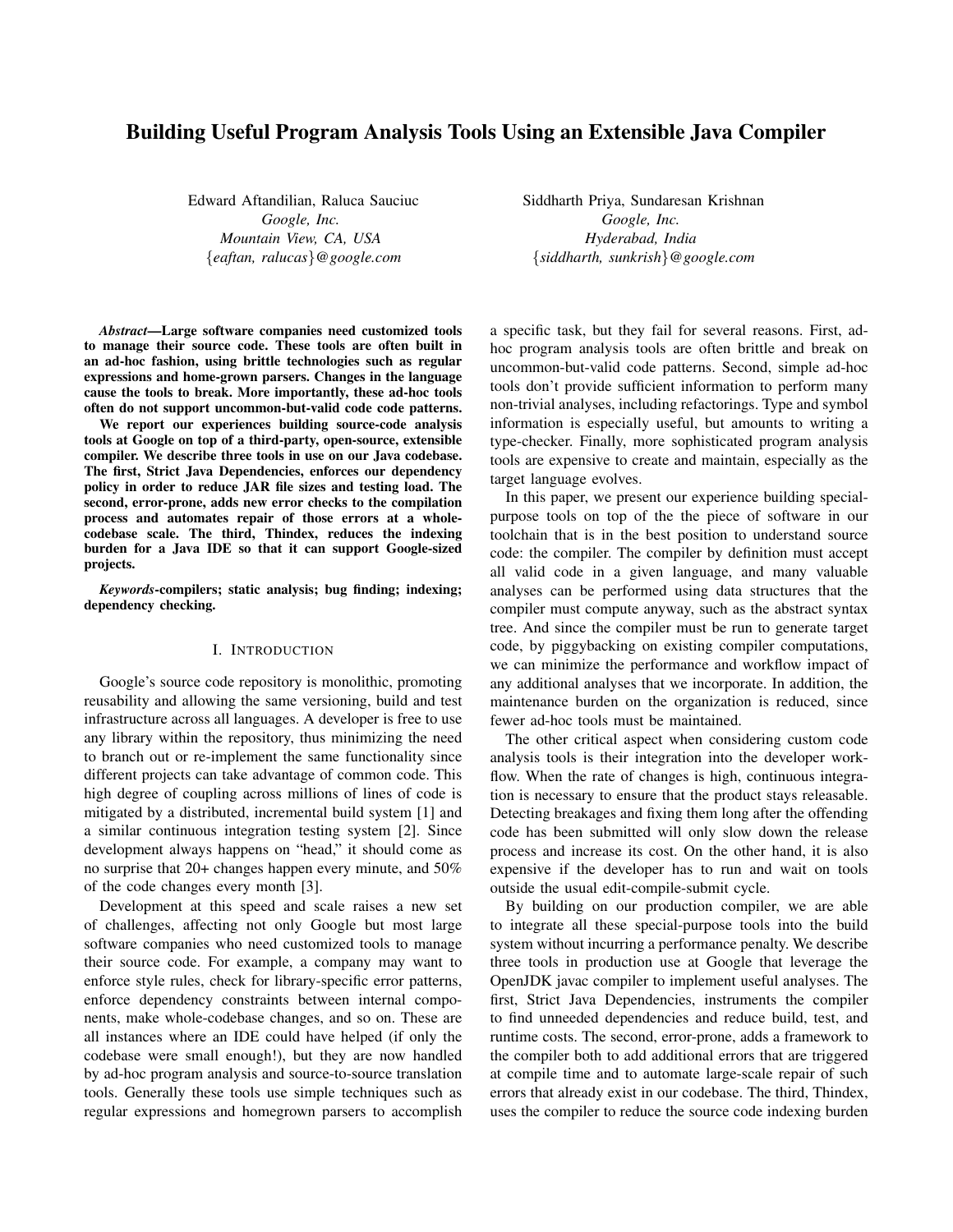on a Java IDE in use at Google.

Our contributions are as follows:

- We present our experience with reusing the javac compiler APIs for non-trivial program analyses and advocate for "opening up" production compilers into extensible frameworks for the benefit of large-scale development.
- We provide experimental evidence on how these compiler-based analyses fit into our development workflow and help us manage our huge Java codebase.

# II. EXTENDING OPENJDK'S JAVA COMPILER

JSR 199 [4], or the "Java Compiler API," first available in JDK 6, has been the first step in opening up the compilation pipeline for custom tools, by providing the ability to invoke the compiler via an API. Essentially all the ingredients were provided for compiling code on the fly and loading the generated classes. The public API offers an incomplete handle on the full functionality of the compiler, and while work is under way to address some of the problems (such as JSR 203 [5]), we will describe our extensions and the abstractions we believe should be exposed via a public API. Initiatives similar to ours gave rise to Roslyn (Microsoft's complete retooling of the .Net compilers), Dehydra [6] and Pork [7] (Mozilla's GCC plugin for static analysis and refactoring engine) and the Clang frontend [8]. We show how little is needed to bring javac into a powerful toolchain.

The package com.sun.tools.javac.main provides the main entry point, the class JavaCompiler, as the means to construct a new compiler and run different compilation phases on a set of source files. A snippet of its signature is shown in Figure 1; note that we will provide only a brief overview and point the interested reader to the JavaDoc. The Context object acts as a repository for all the compiler's components. Each component is registered with a *key*, and the compiler looks up its components (such as the symbol table, the type attributor, the class reader, etc.) via keys. Extending any one of them amounts to subclassing and registering the new component with the parent's key. For instance, one can extend the Log class, used for emitting warnings and errors, and provide more visually appealing messages. Most of the compiler's functionality can be altered this way.

Another important abstraction of the JavaCompiler is the *file manager*, which also supports custom extensions via the ForwardingJavaFileManager wrapper. In a nutshell, the compiler sees all files (JARs, source and class files) as JavaFileObjects. The file manager handles the creation of these JavaFileObjects and is free to manipulate their contents, for example by constructing the sources on the fly or keeping the generated classes in memory. JSR 203 brings the ability to easily inject user-provided filesystems.

All the phases of the compiler are exposed as public methods: parsing, annotation processing, type attribution,

```
public class JavaCompiler implements SourceCompleter {
  \left(\frac{1}{2}x + \frac{1}{2}r\right) compilation context \left(\frac{1}{2}x\right)protected Context context;
  \sqrt{***} The log to be used for error reporting */public Log log;
  /** The symbol table */protected Symtab symtab;
  /** The type attributor */protected Attr attr;
  /** Access to file objects */
  protected JavaFileManager fileManager;
  ...
  public static JavaCompiler instance(Context ctx);
  public JCCompilationUnit parse(JavaFileObject file);
  public Env<AttrContext> attribute(Env<AttrContext> env);
  public Env<AttrContext> flow(Env<AttrContext> env);
  public void close();
  ...
}
```
Figure 1. Interface for the OpenJDK JavaCompiler class.

dataflow checks, lowering and code generation, etc. They operate on the abstract syntax trees via the TreeScanner visitor. The only abstractions missing are a mechanism to register callbacks and perform custom processing after each phase, and custom command-line flags. This forces us to subclass the JavaCompiler and override the methods of interest, in order to insert hooks anywhere in the compilation pipeline. The Context allows us to pass extra information to the compiler after parsing the custom command-line flags, while the Log class makes it easy to emit custom warnings and errors as our analyses dictate. Our analyses are expressed as TreeScanners, typically running after type attribution when all types have been resolved and the symbol table is complete. With this architecture, it is easy to construct plugins and "register" them with the Context, extending the functionality of the compiler.

#### III. STRICT JAVA DEPENDENCIES

#### *A. The Build System*

Let us consider the simple example in Figure 2. A BUILD file contains the project specification, which in our case comprises three *targets*, two Java libraries and a test suite. For each target, we declare the source files and the direct dependencies, or *deps*, needed for compilation. Figure 3 shows the corresponding dependency graph, with gray nodes representing either source or generated files, and white nodes representing the build targets. During the build, an *action* is constructed for each target based on its type. In our example, for each java\_library there will be a corresponding invocation of the javac compiler, with the classpath set to the *transitive closure* of all the dependent targets' outputs, which are their corresponding JAR files, and the output being another JAR file.

The dependency graph is topologically sorted, and independent actions will be scheduled in parallel and distributed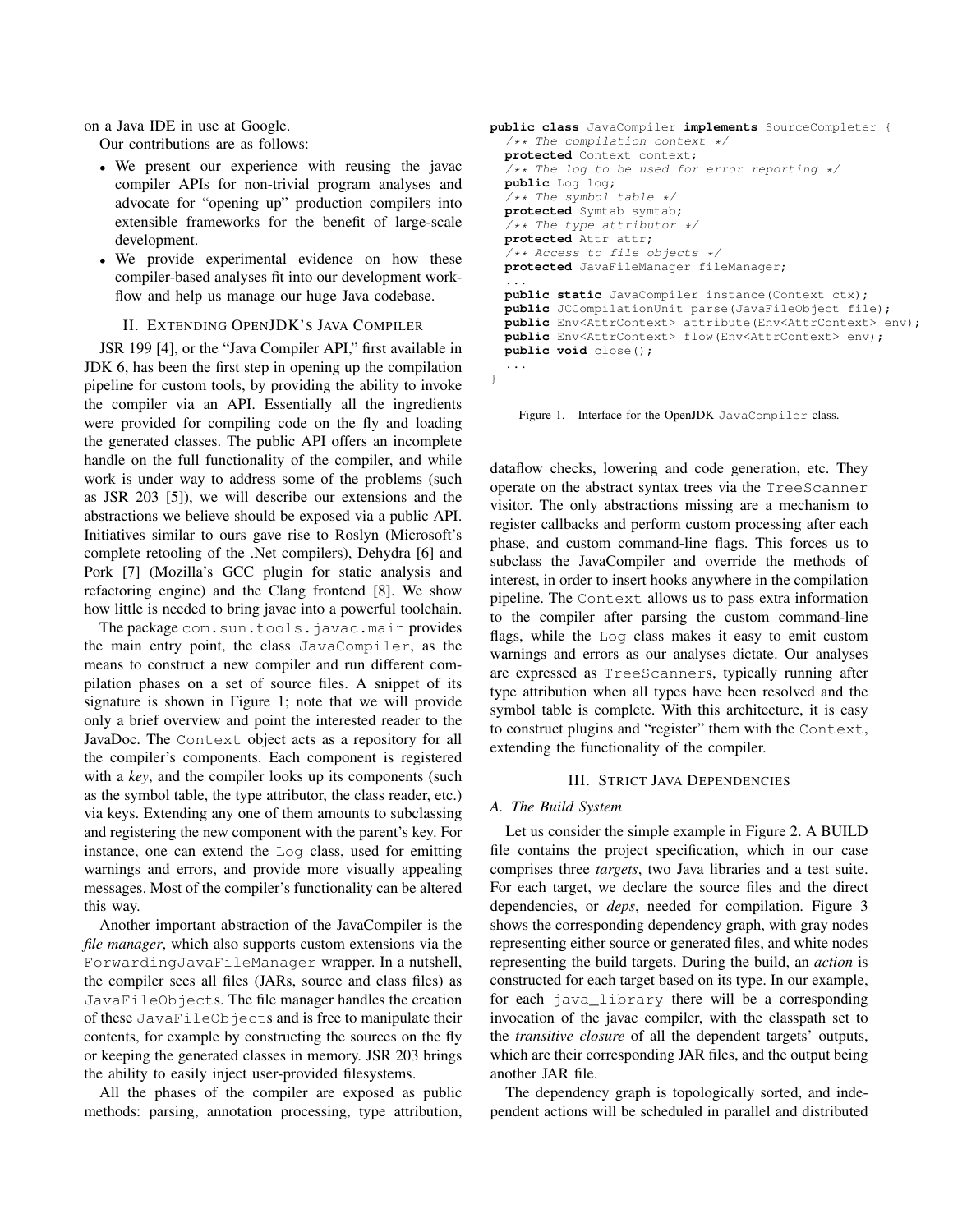```
java_library(name='libA',
    srcs=['A.java'],
    deps=[':libB'])
java_library(name='libB',
   srcs=['B.java', 'BImpl.java'],
   deps=['path/to/C:libC'])
java_test(name='testA',
   srcs=['UnitTestsForA.java'],
   deps=[':libA'])
```
Figure 2. An example BUILD file. The BUILD file defines two Java library targets, which correspond to output JAR files, and one Java test target, which defines a set of tests to run.



Figure 3. The dependency graph for the sample BUILD file in Figure 2.

across different build servers. This also implies that whenever a target is changed, everything in the *transitive closure* of the reverse graph will need to be rebuilt. Moreover, the continuous integration system runs all affected tests for each submitted change, so all test targets that depend directly or transitively on the modified target will have to be re-run. In our example, the unit tests in testA will be run when either libA, libB, libC or any of their dependencies change. Given the rate of changes and the size of our repository, one can understand the demands on the build and test infrastructure.

Manually specifying dependencies simplifies the build process since there is no need for a dependency extraction phase, as the dependency graph is fully specified in BUILD files. For Java code, automatically extracting the dependencies requires the code to be fully parsed, which is the most expensive part of compilation. The disadvantage of declared dependencies is that over time they tend to drift away from the real dependencies, especially when the rate of change is high and developers keep adding dependencies until the code builds.

As a consequence, due to the transitive nature of dependencies, if a low-level core library is compiled with even a few dozen JARs on the classpath, client libraries and user-facing binaries end up with hundreds, if not thousands, of JARs as dependencies. Even with a highly parallel and distributed build, the critical path is impacted since the compiler has to wait for I/O while indexing through a huge classpath. These numbers are typical for any monolithic and finely grained project repository (for similar data on the C++ side, see [9], [10]).

Open-source projects using Maven [11] or similar Java build systems end up with fewer JARs on the classpath mainly because the boundaries between libraries are stable and code reuse is restricted by the narrow APIs that library developers choose to expose for a particular version. Dependency versioning is a problem, i.e. when trying to upgrade just a subset of dependencies to a newer version, conflicts can arise between these and older versions of the same dependencies being pulled in through other dependent libraries. Especially problematic are newer versions that offer slightly different functionality and APIs. Google avoids these versioning issues by building everything from HEAD, and the continuous integration system catches any incompatibilities early on through unit tests.

### *B. Overspecified and Underspecified Dependencies*

Returning to the dependency graph of Figure 3, let us consider the case when  $B$ . java doesn't actually need libC to compile. The build system cannot detect this case, and the compiler will not complain if the classpath contains unneeded entries. However, the impact of these unneeded or *overspecified* dependencies is considerable.

First, the classpaths for all targets depending on libB, such as libA, will be larger, which translates into more I/O and longer compile times. Second, a change to libC will be detected by the continuous build system, triggering unnecessary recompilations and test runs for all dependent targets, such as testA. Third, the sizes of all dependent binaries will increase by having to include the unused classes from libC.

The related concept of an *underspecified* dependency can be illustrated if we assume  $A$ . java needs libC to compile. Apparently this is not a problem, since  $\exists$  ibC,  $\exists$  ar will always be on the transitive classpath of libA because of libB. However, this dependency prevents the removal of the unneeded dependency from libB to libC, as doing so will break the build for libA.

Previous attempts at dealing with incorrectly specified dependencies included tools that parsed the Java code with regular expressions, looking at the import statements, or tools that relied on first building the target and then extracting dependencies from the generated bytecode. These tools were designed to be manually invoked after the build, at the developer's convenience. Since no enforcement mechanism was in place, the bad dependencies proliferated.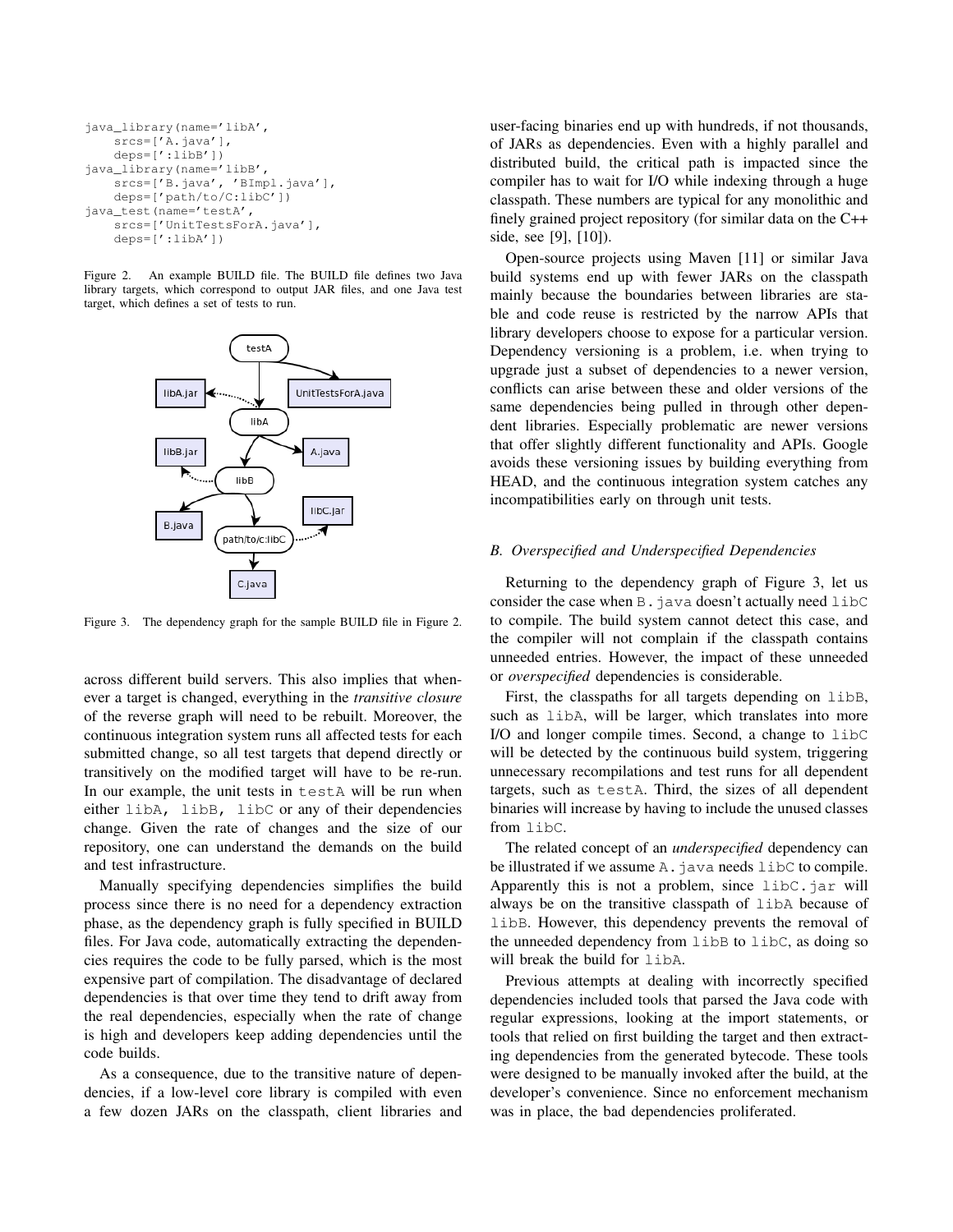### *C. Compiler Hooks*

We integrate the dependency checking as a plugin for our extensible compiler. The build tool has to pass additional information to the compiler, essentially specifying for each JAR on the classpath whether it was provided by a direct or an indirect (transitive) dependency. We use two new command line flags,  $-\text{direct-depenedency}$  and --indirect-dependency, each linking a JAR on the classpath to its originating target. The compiler consumes these custom flags and builds two dependency maps to be passed to the dependency checking plugin.

The plugin registers two callbacks, one for the type attribution phase and one for the end of compilation. After the type attribution phase, we use a TreeScanner to walk the ASTs, and for each type literal encountered, we check whether the type was resolved from the classpath JARs by consulting the two maps. If the type was resolved from an indirect dependency, we emit a warning through the provided Log object, pointing to the dependency that should have been declared in the *deps* section. This effectively handles the *underspecified* dependencies. The other callback is invoked at the end of the compilation, when the symbol table is scanned and for all the types encountered we mark their corresponding JARs. Then, we emit a warning for every JAR that hasn't been marked, as it is a potential *overspecified* compile-time dependency.

### *D. Evaluation*

We ran a build of the whole repository and collected the warnings emitted by the compiler for each Java target. In total, 29% of the declared direct dependencies were marked as unneeded by the compiler. These included runtime dependencies, which we then heuristically filtered out, lowering the ratio to 10%. For each of these dependencies, we checked whether removing them would impact the declaring target, because in some cases they would be required by other dependencies in the transitive closure of the declaring target. 5% of the dependencies turned out to be truly overspecified dependencies, no longer referenced by any of the source files in their respective targets or dependent libraries. Quantifying the exact overhead the unneeded dependencies add to our build and test infrastructure is very hard due to the incremental nature of these systems and the caching layers. However, our experiments so far indicate a reduction of up to 5% in binary sizes, a metric that correlates with the first.

Currently we are in the process of pruning the overspecified dependencies from the codebase, and carefully adding all the underspecified (missing direct) dependencies. The latter step is necessary to prevent upstream projects from suddenly failing to build. While we cannot turn these dependency checks into errors globally until the codebase is clean, we mark the already compliant targets with a special attribute which promotes the checks to errors, locally. By integrating with the build system, we can effectively prevent the code from being checked in with incorrect dependencies.

### IV. ERROR-PRONE

### *A. Motivation*

Any sufficiently large software system contains bugs. Many bugs are very simple—off-by-one errors, violations of API contracts, even spelling errors—and can be detected with a bug pattern detector like FindBugs [12]. Beyond static analysis, software engineering best practices such as code review and unit testing aim to prevent these bugs from being checked into production code. Yet these bugs persist even when all these techniques are used.

To address these bugs, we developed error-prone. errorprone builds on top of javac to perform FindBugs-style static checks on Java source code. error-prone presents its results as compiler errors, no different from the other errors that javac presents to users. The interface is familiar, results are presented early, while the developer is still working on the code, and most importantly, it prevents these errors from entering the codebase—code with these errors will not even compile. error-prone encodes a small set of error checks (currently six, with an goal of 15-20). The errors detected are serious and almost always errors; this avoids warning fatigue. Finally, error-prone can also be used to detect and repair defects at the scale of Google's whole codebase. error-prone checks include a "suggested fix," which encodes a potential repair for the problem detected. We run the checks over our whole codebase in parallel and apply fixes automatically, freeing programmers from manually fixing existing instances of a specific bug. At that point the error check can be turned on in the compiler, and the compiler then enforces that the bug can never recur, eradicating it from the codebase.

error-prone is extensible with new checks and configurable to include different sets of checks. The checking portion is open-source and freely available [13].

#### *B. Using error-prone*

In this section we describe the usage of error prone: how it is implemented, how errors are presented to the user, how new checks are written, and how our checks may be used for automatic repair of errors.

*1) Implementation:* We implemented error-prone as an additional compiler pass in javac, as described in Section II. For error-prone, we perform our error checking pass after the *flow* phase of the compiler, during which a dataflow analysis is computed to look for errors. At this point, all type attribution and symbol information is available for our analyses.

Our current checks are very simple. They are intraprocedural and do not require dataflow analysis. Thus, we can implement them as a scanner over AST nodes.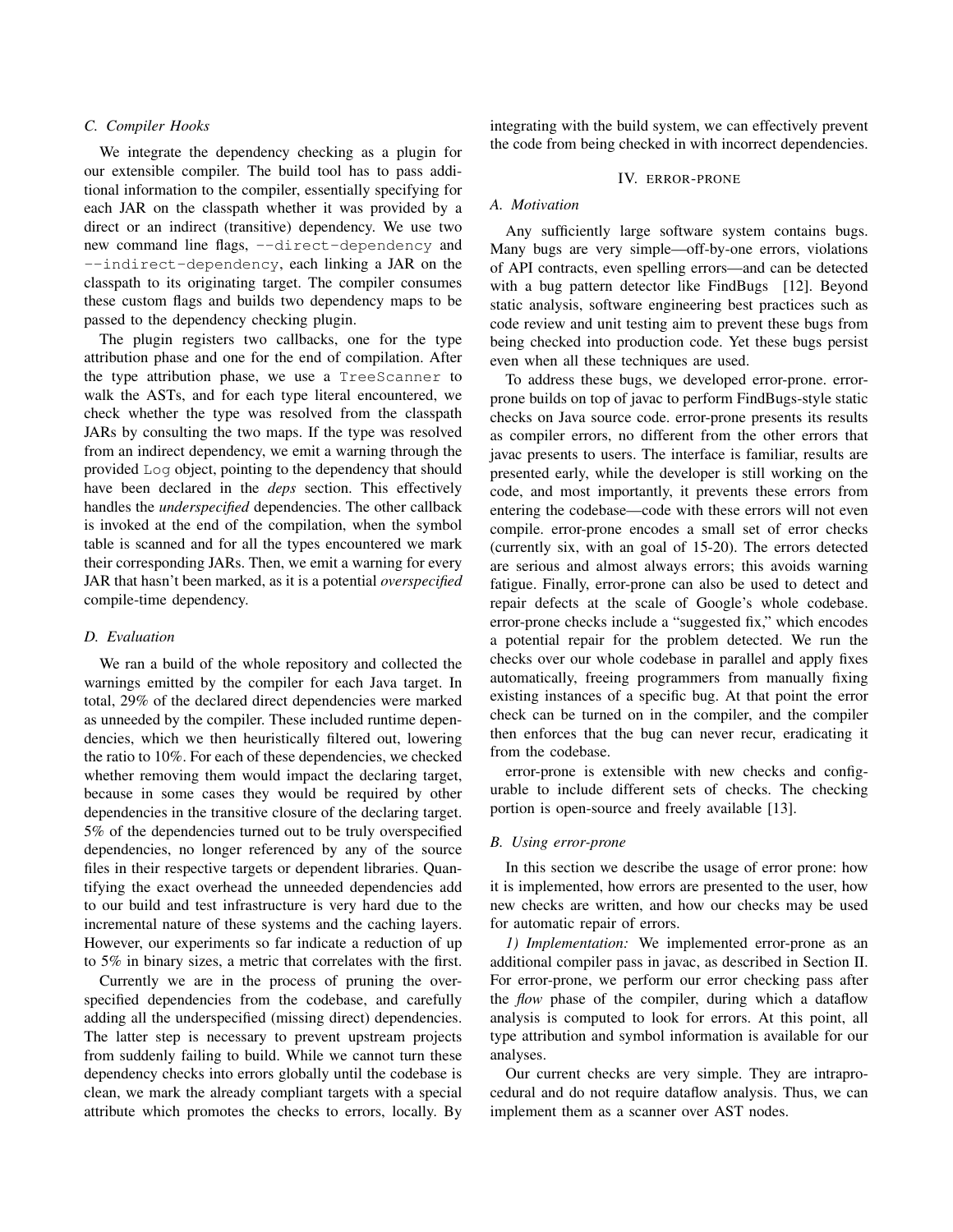We provide a set of matchers that can be used to write error-prone checks. The matchers are declarative, composable predicates on AST nodes and can be thought of as an embedded domain-specific language. In Figure IV-B3, we show an example of how these matchers can be composed to implement an error check. The current set of matchers is small; we expect the library to grow as we implement more checks and learn what code patterns users want to match on.

*2) User Interface:* error-prone analysis results are presented as compiler errors, so any detected errors will cause the compilation to fail. Thus, we have to select only checks with a low false-positive rate. On the other hand, this approach guarantees that instances of these bugs will be fixed, since otherwise the compilation will fail. In addition, the interface is familiar to developers, and our existing development tools do not have to be modified to present the results. Finally, since results are presented early in the development process, the bugs detected are less costly to fix.

In some corner cases, there may be a legitimate reason for an outlawed code pattern to appear. For example, there may be test code that checks that an exceptional condition is triggered on an error, or there may be compiler test cases that ensure the compiler does not crash on an erroneous code pattern. For these cases, we provide an escape valve: the SuppressWarnings annotation [14]. The user may annotate her code with the SuppressWarnings annotation, passing the name of the check to suppress as an argument, and errorprone will not run that error check on that node and its children.

*3) Writing Checks:* Checks are written as boolean predicates on javac AST nodes. The predicates may be written procedurally or by composing the declarative matchers mentioned in Section IV-B1. To show how an error-prone check is written, we describe our implementation of a check for a common error in uses of the open-source Google Core Libraries [15]. The library provides a utility method, Preconditions.checkNotNull, that ensures that a reference is not null. This method takes two arguments. The first is an Object that represents the reference that should not be null. The second is an Object that represents the message to display on error; this is usually a constant string. A common error is to swap the order of the arguments, passing the constant string as the reference to be checked for non-nullity. Since a constant can never be null, the check trivially passes.

The predicate code for this example is shown in Figure IV-B3. The matches method takes a tree node of type MethodInvocationTree (javac's representation of method calls) and determines whether:

- It is a call to a static method (line 3).
- The fully qualified name of the method is com.google.common.base.Preconditions. checkNotNull (line 3).
- The first argument is a string literal (line 4).

Note that the method is written in a declarative style and does not require much understanding of the java AST. errorprone wraps that complexity in its matcher library.

### *C. Automatic Repair*

error-prone checks provide a "suggested fix" for the detected problem. In the case where the problem is detected at compile time, the suggested fix is presented in the error message, as shown in Figure IV-C.

The suggested fix code for the Preconditions.checkNotNull checker is shown in Figure IV-C. Our library provides utility methods for deleting whole AST nodes, replacing or swapping nodes, reflowing overlylong lines, and adding or removing import statements when necessary.

We use the same facility to automatically repair code when making large-scale changes. We run error-prone over the whole Google Java codebase in parallel using Flume-Java [16], but instead of emitting errors, error-prone emits textual diffs containing the suggested fix. We can then apply the diffs to our codebase, scrubbing it of all instances of this error before turning on the check in the compiler. Thus we reduce the pain of fixing existing instances, and we avoid breaking existing builds when we turn on the error check.

Suggested fixes are not required to be semanticspreserving. In fact, in most cases the fix *should* change the behavior of the program. For example, in the Preconditions.checkNotNull example above, the semanticspreserving fix would be to simply remove the call to the checkNotNull method. However, the intent of the programmer was to check that the non-constant argument was nonnull, so our suggested fix swaps the order of the arguments. We rely on our continuous testing infrastructure to reduce the likelihood of breakages, and we request human code reviews for riskier changes, in which the programmer's intent was unclear.

## *D. Evaluation*

In this section, we discuss the results of applying errorprone checks to Google's Java codebase. We present results showing the number of bugs found by each check, and we discuss why these bugs persisted in our codebase despite good code health practices such as code reviews and unit testing.

*1) Checks and Error Counts:* Currently, we have implemented six error checks. Three are novel, two replicate FindBugs checks, and one replicates a javac lint warning. A full list and source code can be found on our website [13]. In Table IV-D1, we present the total number of instances of each error that we found and repaired in Google's codebase.

Considering that error-prone checks look for "obviously wrong" patterns, it is surprising that a non-trivial number of them existed in our codebase. Previous work has shown that even the best programmers make mistakes [12], so it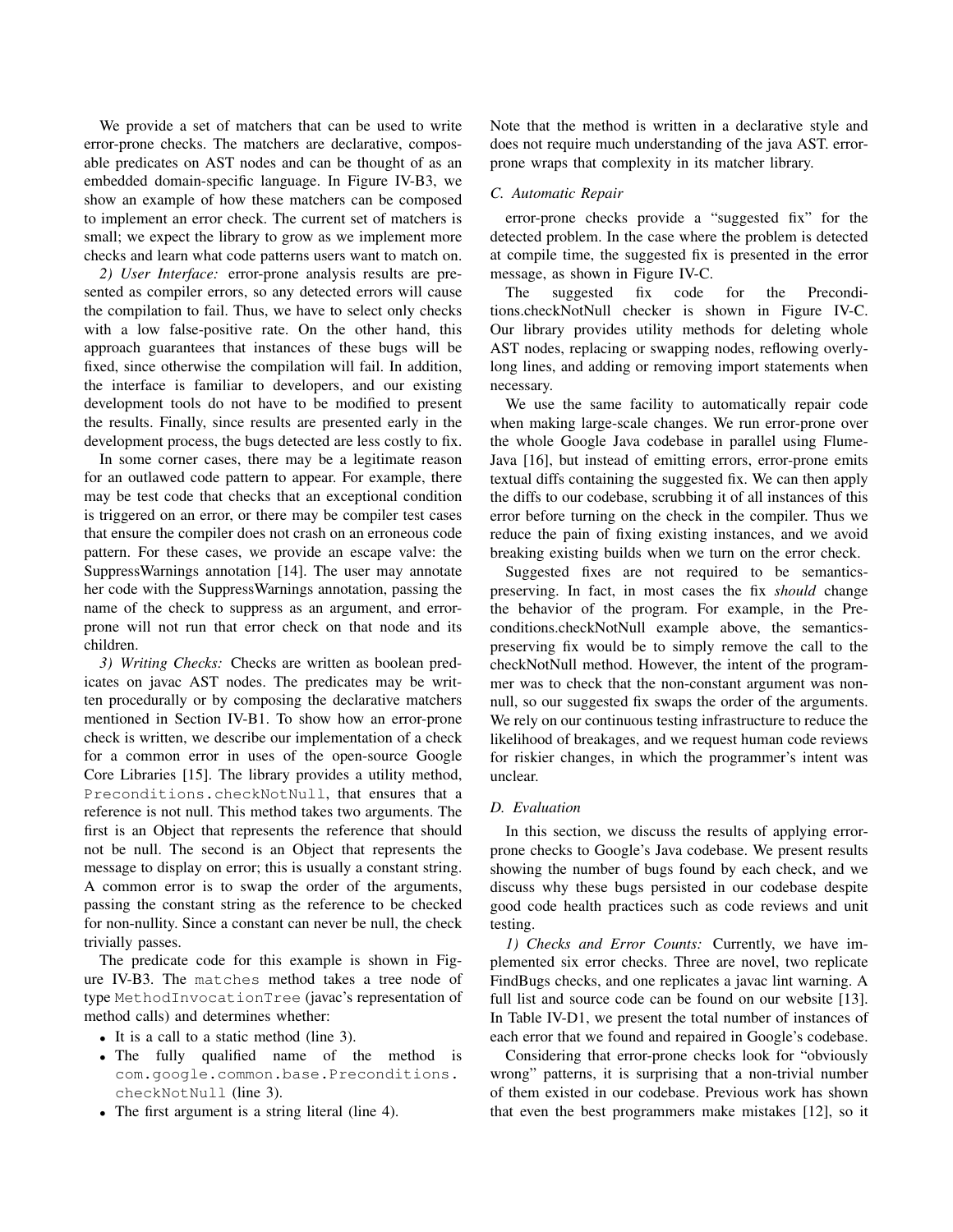```
1 public boolean matches(MethodInvocationTree methodInvocationTree, VisitorState state) {<br>2 return allOf(
        2 return allOf(
3 methodSelect(staticMethod("com.google.common.base.Preconditions", "checkNotNull")),<br>4 argument (0. kindIs(STRING LITERAL, ExpressionTree.class)))
             4 argument(0, kindIs(STRING_LITERAL, ExpressionTree.class)))
5 .matches(methodInvocationTree, state);
6 }
```
Figure 4. The matcher code for the error-prone Preconditions.checkNotNull checker. This method matches method calls to Preconditions.checkNotNull in which the first arugment is a string literal.

```
PositiveCase1.java:9: [Preconditions checkNotNull] Literal passed as first
argument to Preconditions.checkNotNull(); did you mean
'Preconditions.checkNotNull(thing, "thing is null");'?
   Preconditions.checkNotNull("thing is null", thing);
```
 $\hat{\phantom{a}}$ 

Figure 5. An error-prone error message for the Preconditions.checkNotNull check. The error message suggests a possible fix.

```
1 public Refactor refactor(MethodInvocationTree methodInvocationTree, VisitorState state) {<br>2 List<? extends ExpressionTree> arguments = methodInvocationTree.getArguments();
         List<? extends ExpressionTree> arguments = methodInvocationTree.getArguments();
3 ExpressionTree stringLiteralValue = arguments.get(0);
4 SuggestedFix fix = new SuggestedFix();<br>5 if (arguments.size() == 2) {
         if (\text{arguments.size}() == 2)6 fix.swap(arguments.get(0), arguments.get(1));<br>
7 else {
7 } else {
8 fix.delete(state.getPath().getParentPath().getLeaf());
 9 }
10 return new Refactor(stringLiteralValue, refactorMessage, fix);
11 }
```
Figure 6. The suggested fix code for the error-prone Preconditions.checkNotNull checker. If the method call has only one argument, it suggests removing the statement that contains the method call, as currently it is a no-op. If the method call has two arguments, it suggests swapping their order.

| Check name                                      | Errors found |
|-------------------------------------------------|--------------|
| Empty if statement                              |              |
| Exception created but not thrown                | 22           |
| Objects.equal self comparison                   | 26           |
| Preconditions.checkNotNull wrong argument order | 103          |
| Preconditions.checkNotNull autoboxing           | 82           |
| Self assignment                                 | 60           |

Table I

THE NUMBER OF ERRORS FOUND AND REPAIRED BY EACH ERROR-PRONE CHECK WHEN RUN OVER GOOGLE'S JAVA CODEBASE.

is not surprising that several instances of even an obviously incorrect bug might exist in an extremely large codebase. However, it is interesting that these bugs persisted despite testing and code reviews. We examined the bugs found and repaired by error-prone to understand better why these bugs were not fixed earlier.

• Many instances of these bugs are difficult to pick out visually. For example, in the following code sample, the error is that the parameter name is misspelled. Yet, at a glance, the code appears correct. Many of the self assignment errors we found fit this pattern.

```
public void setFoo(int foa) {
 this.foo = foo;
}
```
- In many cases, the error would only manifest in an exceptional condition, and the exceptional condition is never tested in the unit tests. For example, the Preconditions.checkNotNull method normally ensures that a parameter passed into a method is not null. The error found by error-prone would cause this check not to occur; however, this would only change the behavior of the program if the parameter really were null, which violates the contract of the method. If there are no tests that violate the contract, then the bug will not be detected.
- Some of these errors occur in unused code. In these cases, it is important either to repair the bug, in case someone later begins using the code, or to delete the unused code.
- Some of these bugs cause subtly incorrect results. For example, the Objects.equal self comparison bug pattern would cause an equals method to return true in a few cases when it should return false. These bugs are especially dangerous and hard to find by testing.
- A few instances of the "error" were intentional, used to test an exceptional condition or as an intentional noop. We learned that we needed to provide an "escape valve" (the SuppressWarnings annotation) to support these legitimate uses.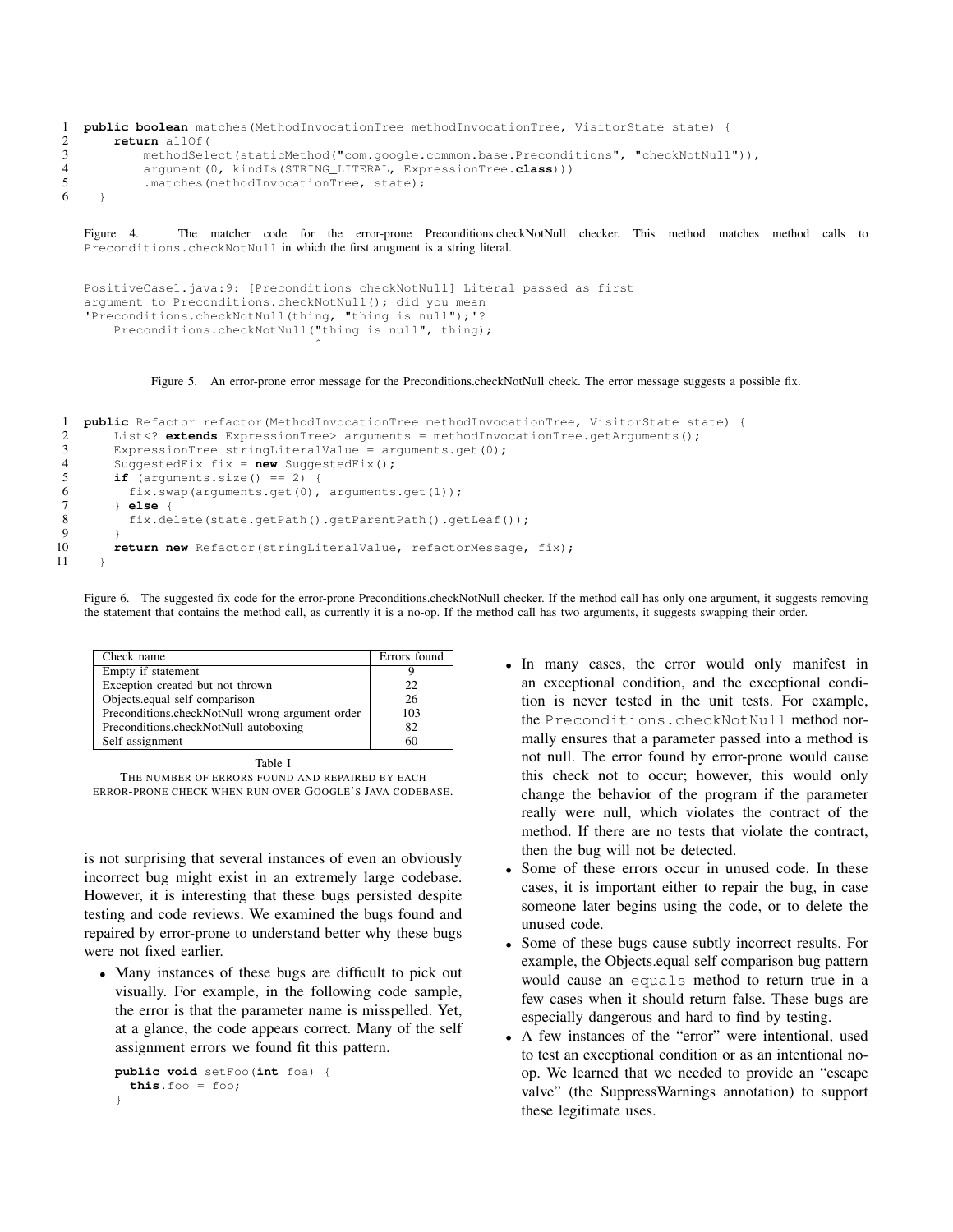• Some instances are in third-party code, which may not be as thoroughly tested and reviewed as our own code.

Another observation is that even though other tools in use at Google detect some of these bugs (e.g., FindBugs detects self assignment and dead exceptions), they nonetheless persist in our codebase. Our experience with FindBugs has taught us several lessons. First, static analysis results must be presented early to have a good chance of being fixed. Second, static analysis tools must be integrated into our development process; most developers will not go out of their way to run a separate tool. These observations drove our choice to build error-prone on top of javac. Since javac is our production compiler, we can generate static analysis results at every compile and present them to the user before code is checked into the depot. In addition, because javac is already used to compile our Java code, the extra checks occur naturally as part of the development workflow. Finally, we have also observed that developers are unlikely to go through a list of bugs and fix them on their own. This motivated our decision to provide an automatic repair facility and repair the bugs ourselves before turning on a new compiler error. The error-prone model of fixing all existing bug instances ourselves lets us quickly get to a point where checks can catch developers introducing these bugs into new and potentially critical code.

*2) Performance evaluation:* Because error-prone runs as part of the build process, it must not add significant overhead to the compiler. We tested performance by compiling a large Java project using both an unmodified javac (version 1.6.0) and a javac that includes error-prone with all six checks turned on. We repeated the compilation five times and averaged the elapsed times and memory consumption values. We built the project on a single, unused machine and ensured that no output files were cached.

We found that error-prone incurs a 9.0% time overhead and a 0.95% memory overhead, which are tolerable for our build environment. We have not yet invested effort in optimizing error-prone, and it should be possible to improve its performance.

### *E. Related Work*

error-prone builds on a long tradition of static analysis tools. It is most closely related to the additional bug checks provided by IDEs such as Eclipse [17] and IntelliJ [18]. These tools check for simple bug patterns and sometimes provide a suggested fix. error-prone differs primarily in its choice of compiler to build upon (IntelliJ inspections are built on their own internal representation, *PSI trees*, and Eclipse warnings are built on the ecj compiler). In addition, by design error-prone supports only errors and not warnings.

error-prone is also closely related to bug pattern detector tools like FindBugs [12] and PMD [19]. error-prone differs from these tools in that it is integrated into our production compiler and thus seamlessly integrates into our build system. In addition, error-prone detects only code patterns that are almost certainly errors; we intentionally do not support warnings.

More sophisticated static analysis tools such as Coverity [20], Klocwork [21], and Parasoft [22] can find more complex bugs than error-prone. However, they are slower and do not provide results quickly enough to be presented as part of the build process. error-prone analyses, because they are so simple, can be run at every compile.

Mozilla's Pork [7] is another example of a large-scale static analysis and refactoring platform. It is built on the elsa C++ parser, which "can parse most C++ in the wild" [23]. The elsa website describes their efforts to mimic the bugs of production compilers like gcc and MSVC; this is evidence that building on top of the production compiler itself is a better choice.

Mozilla's Dehydra [6] is a static analysis tool built on top of GCC. It allows the user to query a C++ codebase using consise JavaScripts, and because it builds on GCC, it is easy to integrate with projects that use GCC as their production compiler.

error-prone has been heavily influenced by the work of the Clang [8] team at Google. The Clang team has been adding new errors to the LLVM C++ compiler, and they have been using a parallel framework (Clang MapReduce [24]) to detect and repair errors in C++ code at a large scale.

error-prone development was also informed by previous experience with FindBugs at Google [25], [26]. We learned that developers were more likely to fix bugs if presented with analysis results early and as part of their normal workflow. We also learned the value of building on a piece of infrastructure, the compiler, that is already deeply integrated into our build system, rather than having to integrate a separate tool.

#### V. THINDEX

### *A. Large Codebases and IDEs*

A monolithic code repository presents extra challenges for Integrated Development Environments (IDEs). An IDE offers the programmer many facilities for working with large amounts of code, including:

- Auto-completion of symbols such as variables and function and class names.
- "Go to definition," the ability to navigate through crossreferences and jump to the source line defining the symbol of interest.
- Instant feedback on syntax and semantic issues, as code is continuously parsed and checked in the background.

To accomplish all the above, and more, the IDE first reads and processes all the code added to a project in order to build a database of symbols and abstract syntax trees of the source code. This is called "*indexing*." The IDE also needs to either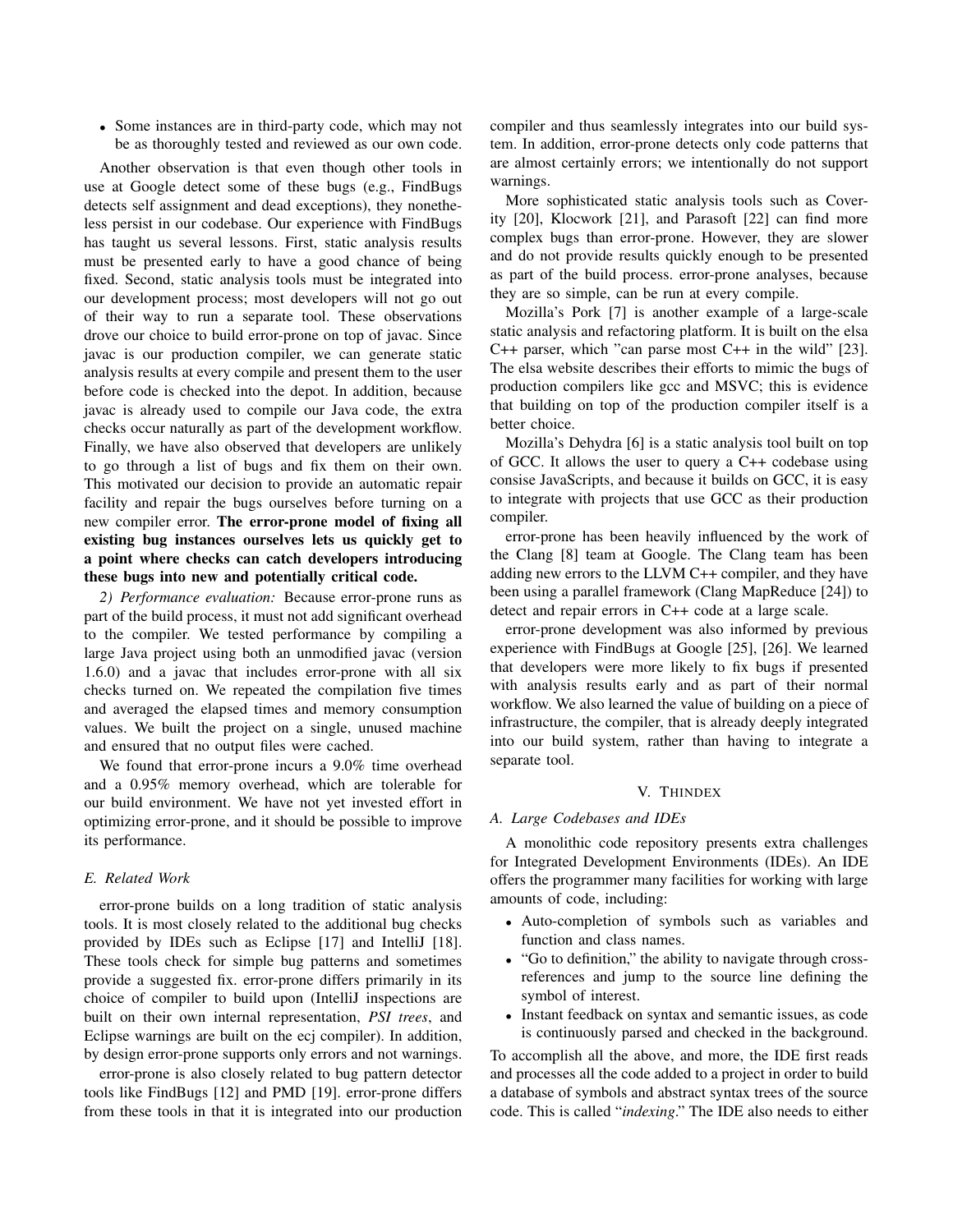periodically poll or set up a callback to identify changes to any of the files and re-run indexing when any of the files changes. Large amounts of code added to a project can result in several minutes spent in indexing, with a large volume of I/O incurring a noticeable slowdown of the environment.

A typical solution with large codebases is to demarcate a portion of the repository as the *writable client*, representing the set of packages the developer wishes to work on. While the writable client is sufficient for editing, it does not contain all information needed to compile and run the project. The code not included in the writable client but required for compilation and running comes via *dependencies*, in the form of JARs added to the IDE's classpath. These dependencies cannot be edited but contribute towards the global symbol database. For a given writable client, the dependencies are usually found by constructing the *transitive closure* of all the "deps" sections in the corresponding BUILD files (see Section III-A), starting from the packages in the writable client.

### *B. Compile-time Dependencies vs. Transitive Closure*

The transitive closure previously described is usually an order of magnitude larger than what is required by the IDE to provide context-sensitive information or even to compile the code in the writable client. This stems from the fact that manually provided "deps" attributes tend to over-estimate the actual dependencies, augmented by the fact that the transitive closure brings in dependencies without distinguishing whether they are needed for the compilation of the targets in the writable client or their dependencies. We again rely on program analysis to refine the dependency set based on the actual source code, and distinguish between *accessible* and *compile-only* dependencies as follows. A type T (i.e. a Java class or interface) has:

- An accessible dependency on type  $S$  if the type  $S$  is present in the signature of a publicly visible method or field belonging to type  $T$ , or if type  $T$  extends, implements, or is parameterized by type  $S$ ;
- A compile-only dependency on type  $S$  if the type S is present in the implementation of a method or a static initializer, or if it only appears in the signatures of private methods or fields.

Based on these definitions, we can express the compiletime dependencies for the source files in the writable client as the transitive closure over accessible dependencies, starting with the compile-only dependencies of the writable client. To illustrate with an example, consider a class A present in the writable client. If class A uses a private field of type  $B$ , a compile-only dependency by our definition, then the IDE must be aware of  $B$  to enable usage of  $B$ . If B has a method  $qetC()$  which returns an object of type C, an accessible dependency by our definition, then C may or may not be required based on whether A calls  $B.getC()$ . Therefore we must conservatively provide  $C$ : while editing A the developer will expect  $getC()$  to be readily usable since she is already working with an object of type B. On the other hand, if  $getC()$ 's implementation creates an object of another type  $D$  (another compile-only dependency), then  $D$  is not required for compilation of  $A$  because it is not accessible from A.

We use our extensible compiler in conjunction with the distributed build system to compute these finer-grained dependencies. For each target built, an extra output artifact contains the (local) symbol cross-reference information. The cross-reference extraction phase is again implemented via a TreeScanner which classifies all types seen in the ASTs based on their location (class/method/field signature or code section) and their visibility (public/private/protected). Due to caching and distribution, what could have been a very expensive computation locally—the parsing and indexing of a transitive closure of classes—is broken into small tasks to be run on demand. These output artifacts are shared between users, such that low-level libraries and targets which do not change very frequently are scanned and their crossreferences cached and reused across users.

### *C. The Thindex Algorithm*

The algorithm works by forming the union of compileonly dependencies of all files in the writable client. Then we recursively find the accessible dependencies of all the currently identified dependencies. The upper bound for this list of dependencies is the transitive closure. However, in practice the set of dependencies built using the algorithm is much smaller than the transitive closure, as shown in Section V-D.

The cross-reference information extracted by our compiler creates a directed graph over all Java types. The edges mark either accessible or compile-only dependencies, and let us denote, for a node  $T$ , the set of all accessible dependencies with  $A(T)$  and the set of all compile-only dependencies with  $C(T)$ . The Thindex algorithm traverses the graph using breadth first search using a queue  $Q$ , and collects nodes in the set  $W$  of white-listed source files, which are then added in full to the IDE's index.

$$
\mathcal{T} \leftarrow \{ \text{Types in Writeble Client} \} \tag{1}
$$

$$
XREFS(t) = \begin{cases} \mathcal{C}(t), & \text{if } t \in \mathcal{T} \\ \mathcal{A}(t), & otherwise \end{cases}
$$
 (2)

#### *D. Evaluation*

The above algorithm was implemented in IntelliJ IDEA 10. We ran the algorithm on writable clients of varying sizes. The projects were created using both the standard and Thindex approaches and the time taken to index in each case was measured. Figures 7b and 7a show the reduction in dependency size we get by applying the Thindex algorithm.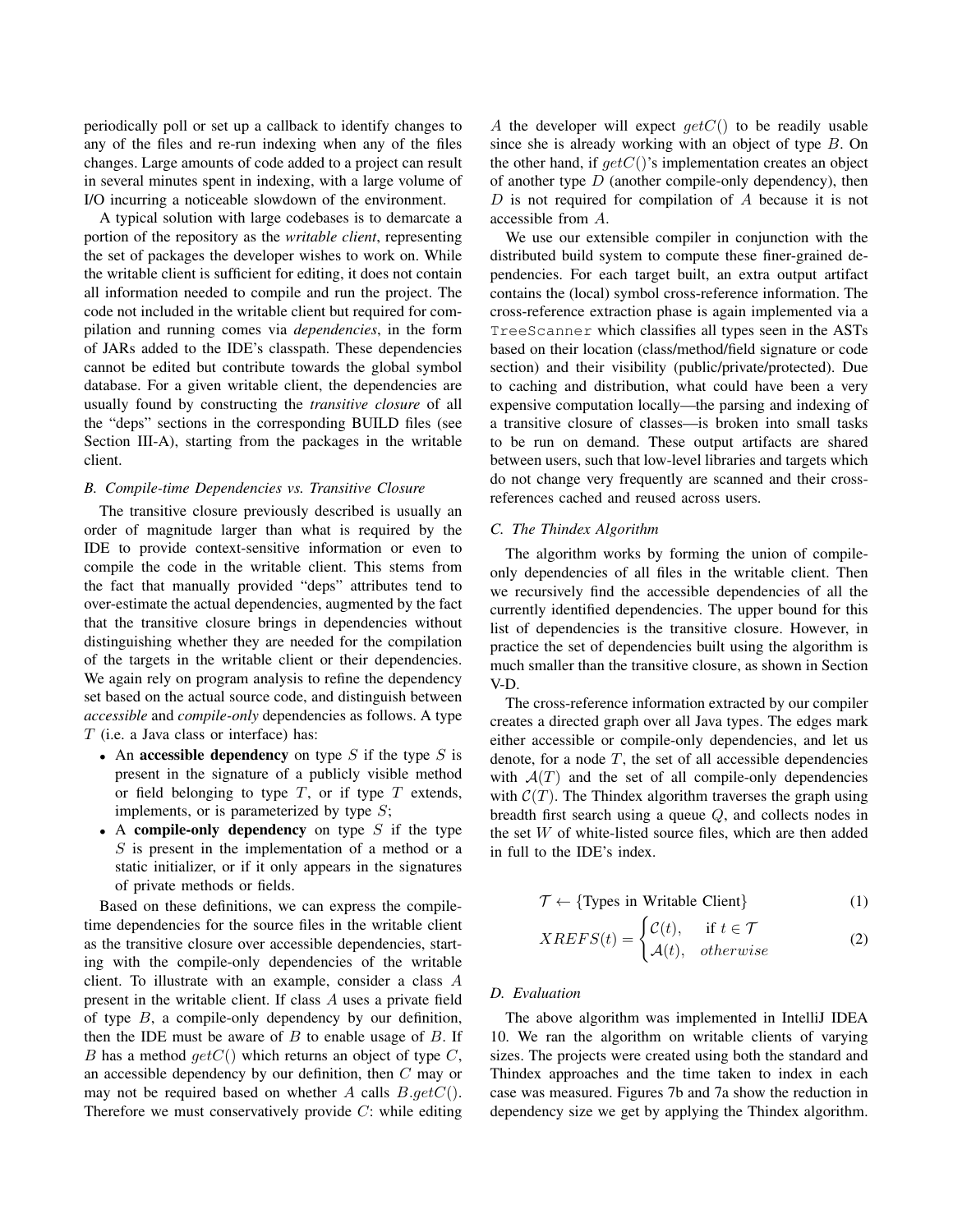$W \leftarrow \emptyset$  $Q \leftarrow \mathcal{T}$ while  $Q \neq \emptyset$  do  $e \leftarrow DEQUEUE(Q)$ for all  $d \in XREFS(e)$  do if  $d \notin W$  then  $ENQUEUE(Q, d)$  $W \leftarrow \{d\} \cup W$ end if end for end while



Figure 8. Comparison of indexing time with and without Thindex. Indexing time decreases by a mean of 38%.

The number of classes indexed decreases by a mean of 85%, and the number of JARs indexed decreases by a mean of 77%. Figure 8 shows the reduction in indexing time, which decreases by a mean of 38%. The improvement is not proportional to the decrease in dependency size since there is a constant time overhead for indexing the JDK and committing the index to disk.

The above measurements do not include the time taken to identify and mark the dependencies. Since the identification is done as a part of the compilation step, this does not add any measurable overhead to the overall time.

### *E. Other Enhancements*

One caveat with using the Thindex algorithm is that it only operates on symbols referenced by code in the writable client. For all compile-time and accessible dependencies, we keep their complete ASTs. But if the developer wants to use a new library from the repository and use code completion, she has to first add it to the dependencies and rebuild the project in order to refresh the index. This makes using new symbols difficult and negates some of the advantages, but can be solved through an extension called an "autocompletion provider." Essentially, we add a plugin that extends the module generating the list of auto-completions and provides a custom list of symbols, whenever autocompletion is triggered.

The use of an external auto-completion provider extends itself naturally to eliminate the restriction of using only the transitive closure to enabling the use of the entire codebase. We precompute the list of classes in the entire codebase and keep it cached, and we use the auto-completion provider to allow the developer to use any class from the entire code base. When the developer wants to reference a symbol outside the compile-time dependencies, the auto-completion provider will assist with the name. As soon as the type name appears as a literal in the source, we load the dependency in the background and make its index available after a short delay. We also add the dependency into the "deps" section of the appropriate BUILD file. This delay is not generally significant, and we effectively distribute the total cost of indexing over incremental, on-demand steps. The entire system working together frees the developer from having to make decisions about which dependencies must be defined and allows them to use any type defined in any part of the codebase while still ensuring that the IDE remains responsive.

## VI. CONCLUSION

In this paper, we have described our experience building custom code analysis tools by extending a production compiler, applying them to a huge Java codebase, and integrating them into the development workflow at Google.

We encourage compiler engineers to prioritize extensibility when designing future compilers, so that their work can be built upon by others.

### ACKNOWLEDGMENTS

The authors would like to thank Alex Eagle for creating the error-prone project and providing guidance, Peter Epstein for proposing the idea for Thindex, and Chandler Carruth for his mentorship. We would also like to thank David Morgenthaler, Robert Bowdidge, and Jeremy Manson for their helpful comments on early drafts.

#### **REFERENCES**

- [1] C. Kemper, "Build in the cloud: How the build system works. google engineering tools." http://google-engtools.blogspot. com/2011/08/build-in-cloud-how-build-system-works.html, August 2011.
- [2] P. Gupta, M. Ivey, and J. Penix, "Testing at the speed and scale of google," http://google-engtools.blogspot.com/2011/ 06/testing-at-speed-and-scale-of-google.html, June 2011.
- [3] A. Kumar, "Development at the speed and scale of google," http://www.infoq.com/presentations/Development-at-Google, December 2010.
- [4] "Java compiler api," http://jcp.org/en/jsr/detail?id=199, December 2006.